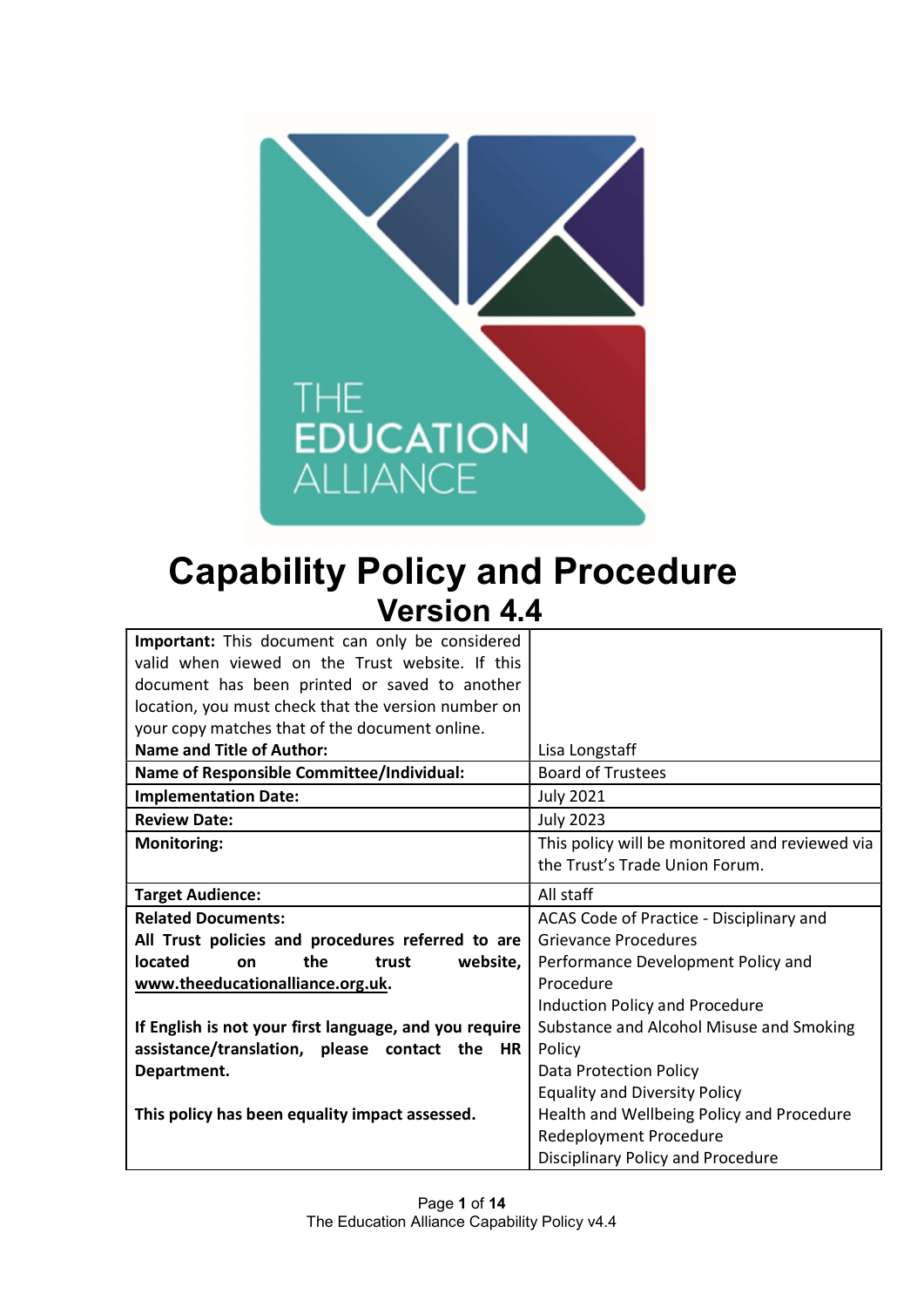#### **Contents**

| <b>Section</b> | Page |
|----------------|------|
|                |      |

| <b>Policy Statement</b>                                         |    |
|-----------------------------------------------------------------|----|
| Purpose and Scope                                               |    |
| 2. Roles and Responsibilities                                   | 4  |
| 3. Equality and Diversity                                       | 5  |
| Principles<br>4.                                                | 5  |
| 5. Redeployment                                                 |    |
| <b>Authority to Take Action</b><br>6.                           | 6  |
| Informal Support Plan Review and Pre-Capability Meeting         | 6  |
| 8. Formal Capability Process - Stage One                        |    |
| 9. Stage Two                                                    | 8  |
| 10. Final Capability Meeting                                    | 9  |
| 11. Appeal                                                      | 10 |
| 12. Monitoring Compliance with and Effectiveness of this Policy | 10 |
| 13. Review                                                      | 10 |
|                                                                 |    |

| Appendices                                         |    |
|----------------------------------------------------|----|
| Appendix 1 – Authority to Take Action              |    |
| Appendix 2 – Capability Flowchart                  |    |
| Appendix 3 – Template Performance Improvement Plan | 13 |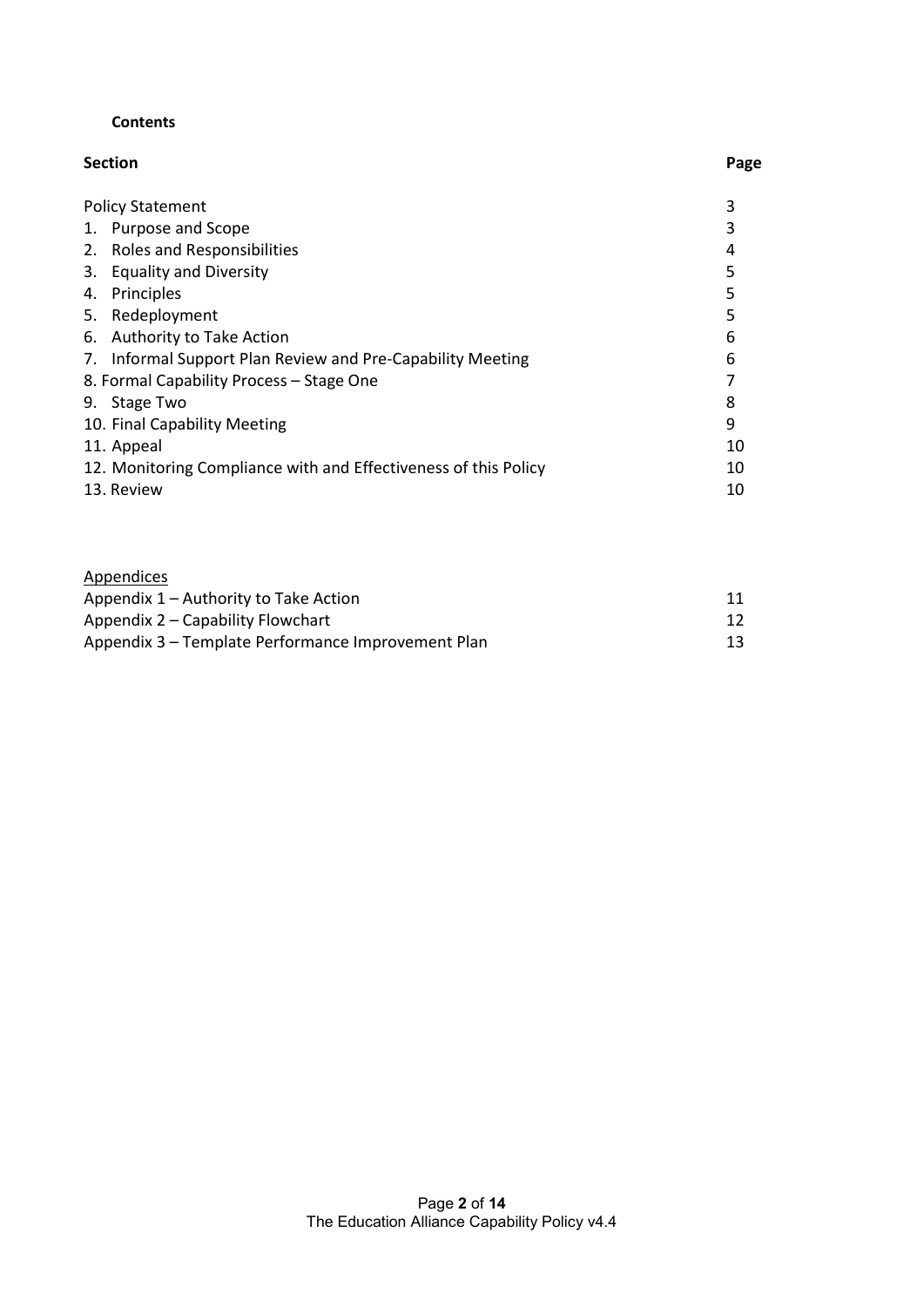#### POLICY STATEMENT

We are here to make great schools and happier, stronger communities so that people have better lives. We do this by:

- Always doing what is right
- Trusting in each other and standing shoulder to shoulder
- Doing what we know makes the difference

Doing what is right means always acting with integrity, in the interests of others and being honest, open and transparent.

The success of The Education Alliance (the trust) relies on the performance of all its employees and members of its communities. The trust is committed to providing staff with satisfying roles; appropriate learning and development opportunities; support; clarity of role and objectives and; meaningful feedback. Where staff experience problems in attaining the appropriate standards of work the trust will endeavour to support them to reach the required standards.

The trust welcomes the support of the recognised trade unions in seeking to implement this policy in a fair and consistent manner and actively encourages employees who are members of a trade union to seek the support of their trade union representative at the earliest opportunity.

The Employment Rights Act 1996 defines capability as 'capability assessed by reference to skill, aptitude, health or any other physical or mental quality'. Careful recruitment and selection, induction, clarity of role and learning and development opportunities minimise the risk of poor performance. Employees should be clear of the standards and expectations at the trust and the potential consequences of failing to meet them. Staff have a contractual responsibility to perform to a satisfactory level and they should be given guidance, support and encouragement to do so, alongside honest and constructive feedback. Managers have a responsibility for setting realistic and measurable standards of performance and for explaining those standards carefully to employees.

#### 1. PURPOSE AND SCOPE

This policy and procedure should be followed when an employee's ability to perform the duties of their post is giving cause for concern. Lack of capability is highlighted when an employee consistently fails to perform their duties to an acceptable standard.

When staff fail to meet required standards of performance, they will be supported to meet those standards. When informal, supportive interventions fail to result in a significant, sustainable improvement, the Capability Policy and Procedure will normally be triggered.

The purpose of the Capability Policy and Procedure is to provide a fair and consistent framework to enable managers and staff to:

- Identify constructive agreed support with the aim of improving performance
- Enable staff to achieve and maintain an acceptable standard of work through constructive support
- Follow a fair and consistent process in managing and improving poor performance

This policy may also be used to enable and encourage staff to raise concerns regarding their ability to adapt to changes affecting their roles. This policy must not be used where inadequate performance is the result of wilful misconduct or negligence. In such circumstances, the trust's Disciplinary Policy

> Page 3 of 14 The Education Alliance Capability Policy v4.4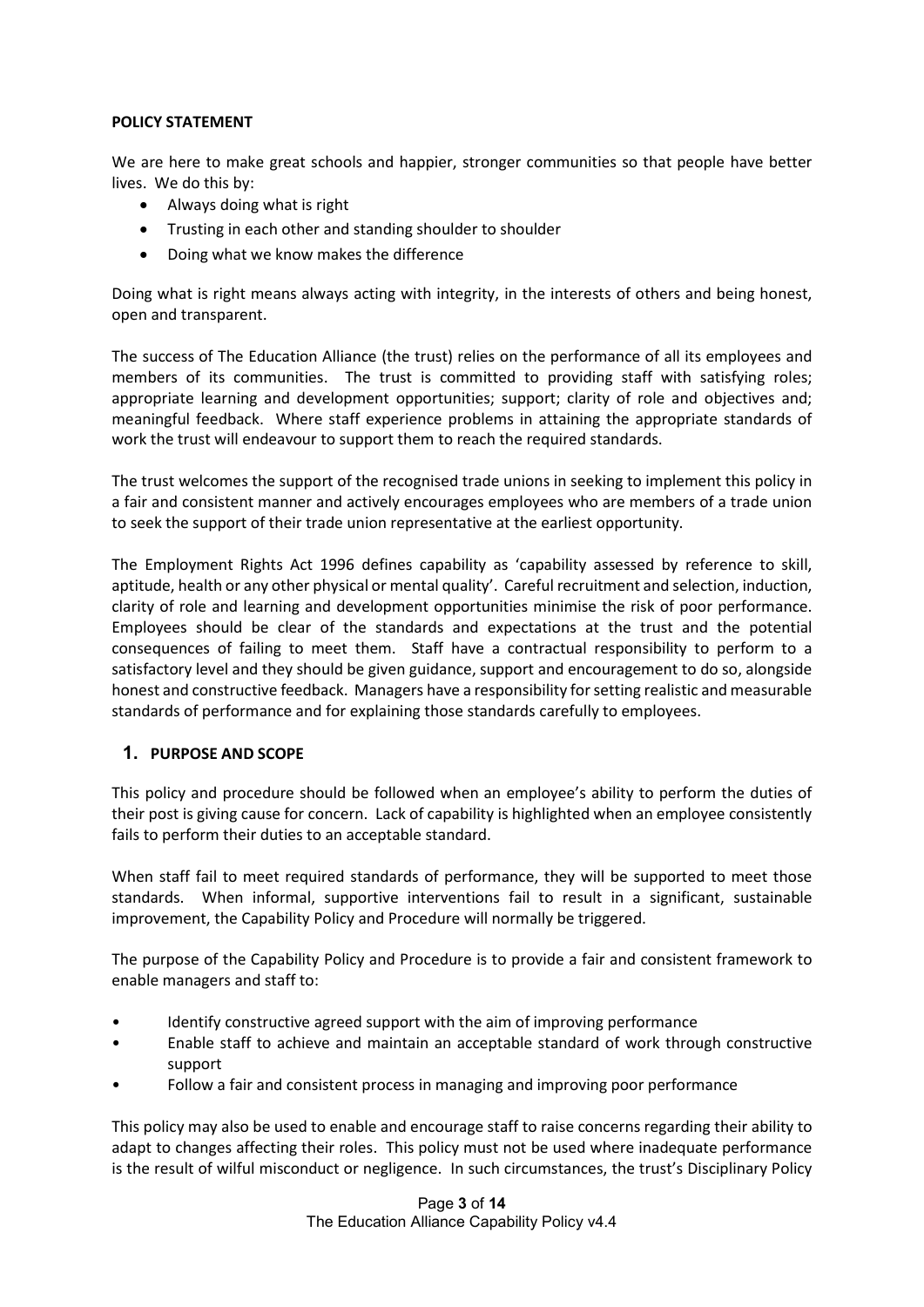and Procedure must be used. In accordance with the ACAS Code of Practice for Disciplinary and Grievance Procedures, before any action is taken against an employee who is a trade union representative, except for initial concerns, the matter should be discussed with a full-time official of their trade union, after obtaining the employee's agreement.

This policy is designed to be used for staff who are not achieving the required standards of performance either because they lack the skills and/or aptitude or because their performance has deteriorated. This policy does not apply to staff who are in a statutory induction period (e.g. early career teachers).

#### 2. ROLES AND RESPONSIBILITIES

The **Board of Trustees** is responsible for ensuring this policy is reviewed and approved. Trustees may also be involved in the latter stages of this procedure, should a situation progress to a potential dismissal.

The CEO is responsible for ensuring employees are treated fairly and consistently across the trust. The CEO also has specific responsibilities detailed within this policy and procedure regarding decisionmaking and the issuing of sanctions.

The Local Governing Bodies and Headteachers are responsible for monitoring the application of this policy within their respective schools, ensuring capability issues are managed effectively and other related policies are shared, understood and adhered to by all employees. They are also responsible for ensuring managers, leaders and supervisors have access to appropriate training and development to enable them to apply this policy fairly, consistently and professionally. Governors may also be involved in the latter stages of this procedure, should a situation progress to a potential dismissal.

The **HR Department** is responsible for overseeing the introduction, implementation, monitoring and review of this policy and procedure, and will report to the CEO, the Board and Local Governing Bodies as required. The Human Resources Department will provide advice, guidance and support in the implementation of this policy and procedure, acting as a point of contact for managers. The HR Department will ensure that this policy is implemented fairly and consistently, whilst also ensuring that relevant employment legislation and statutory guidance is adhered to.

Managers must operate within this policy in a fair, consistent and reasonable way; ensuring confidentiality is protected where possible. It is a manager's responsibility to manage performance issues. Managers must ensure that employees are supported throughout performance management and capability processes appropriately and they must not take any formal action without speaking to the HR Department.

Managers are encouraged to deal with performance issues promptly, professionally and discreetly, ensuring staff dignity is maintained wherever possible. Managers are encouraged to seek advice from the HR Department even when dealing with matters of inadequate performance informally.

As a high performing organisation, it is vital that staff perform to a high standard, striving to continuously learn, develop and improve their performance. Where staff experience difficulties in their ability to perform to the required standards and expectations it is vital that they access the appropriate support, advice, guidance, learning and development opportunities and that they actively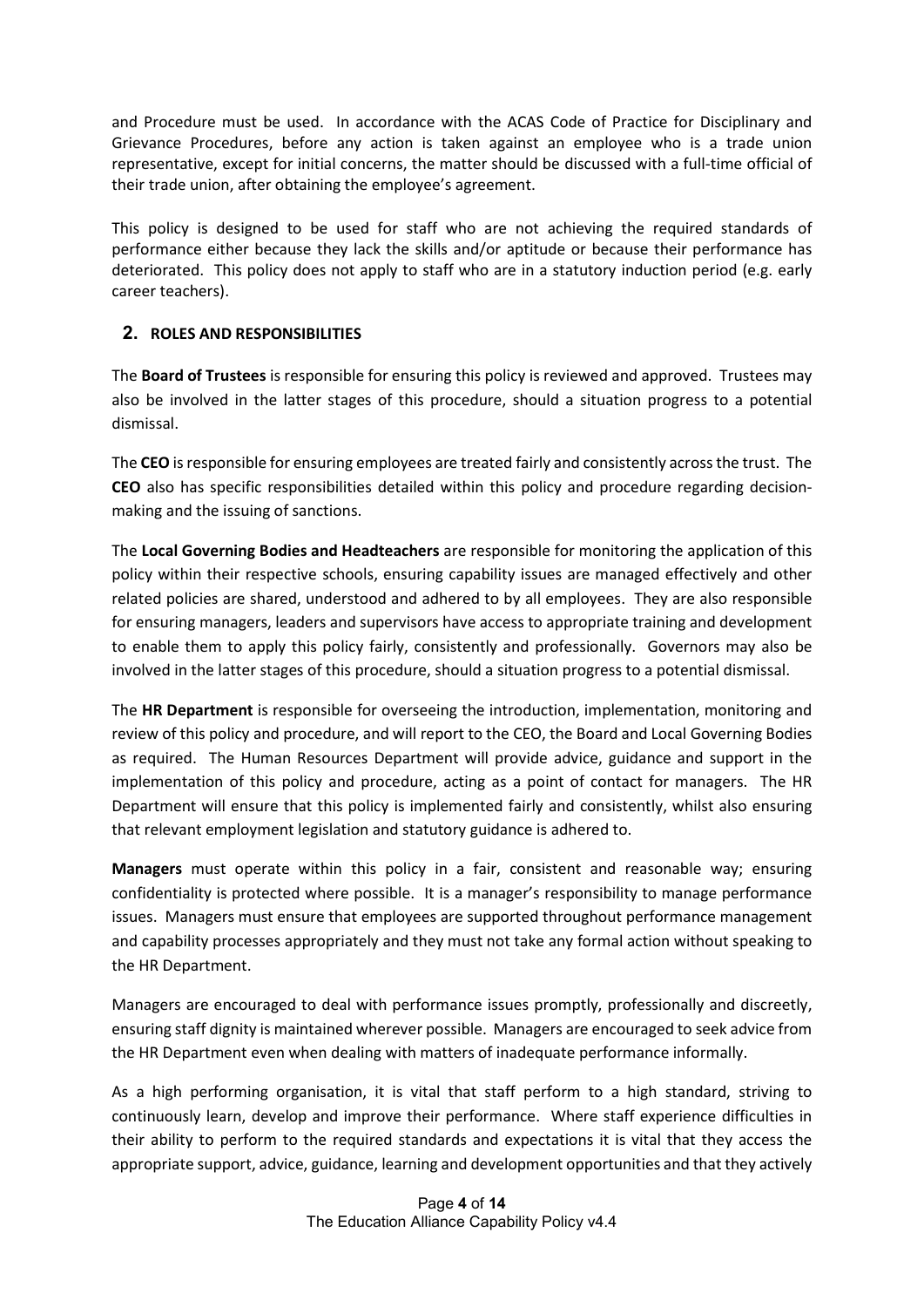seek the support of both their line manager and their trade union representative, or work colleague, at an early stage. The trust provides employees with access to an independent employee assistance programme, details of which are advertised internally in all schools and are available from the HR Department. Staff are expected to ensure they comply with their statutory, mandatory and other identified learning and development requirements and that standards and expectations highlighted within their performance development reviews and performance discussions are met within appropriate timescales.

# 3. EQUALITY AND DIVERSITY

The Education Alliance is committed to:

- Promoting equality and diversity in its policies, procedures and guidelines
- Ensuring staff are protected from unlawful direct or indirect discrimination resulting from a protected characteristic (e.g. age, disability, gender reassignment, marriage and civil partnership, pregnancy and maternity, race, religion or belief, sex or sexual orientation)
- Delivering high quality teaching and services that meet the diverse needs of its student population and its workforce, ensuring that no individual or group is disadvantaged

# 4. PRINCIPLES

Staff experiencing difficulties in achieving the appropriate standards of performance will be given help and support by their manager.

Managers have a duty to continuously monitor the performance of staff they are responsible for, advising, guiding and encouraging staff to attain high levels of performance. Performance should be reviewed formally through the relevant process. Managers are encouraged to deal with inadequate performance on an informal basis initially, wherever possible, at the earliest opportunity. In addressing issues of poor performance, they should be clear, honest, supportive and encouraging, highlighting any learning and development options and seeking advice from the HR Department or the Deputy/Assistant Headteacher responsible for Teaching and Learning. Managers should ensure employees are aware of the range of support options available to them.

Dismissal (with notice) on the grounds of capability will only happen where improvement plans, and assistance have been implemented and the outcome is that of inadequate improvement within a reasonable timescale. Staff will have the right of appeal against any decision to dismiss for poor performance. Confidentiality will be maintained and information relating to poor performance will be shared on a 'need to know' basis.

The HR Department must be consulted before any action is taken under this policy.

At every stage of the capability process, the employee will have a right to be accompanied by a trade union representative or work colleague. A member of the HR Department will accompany the manager.

# 5. REDEPLOYMENT

If an employee believes they are unable to carry out their role, duties and responsibilities and a satisfactory improvement is genuinely beyond their ability, the Redeployment Procedure should be

> Page 5 of 14 The Education Alliance Capability Policy v4.4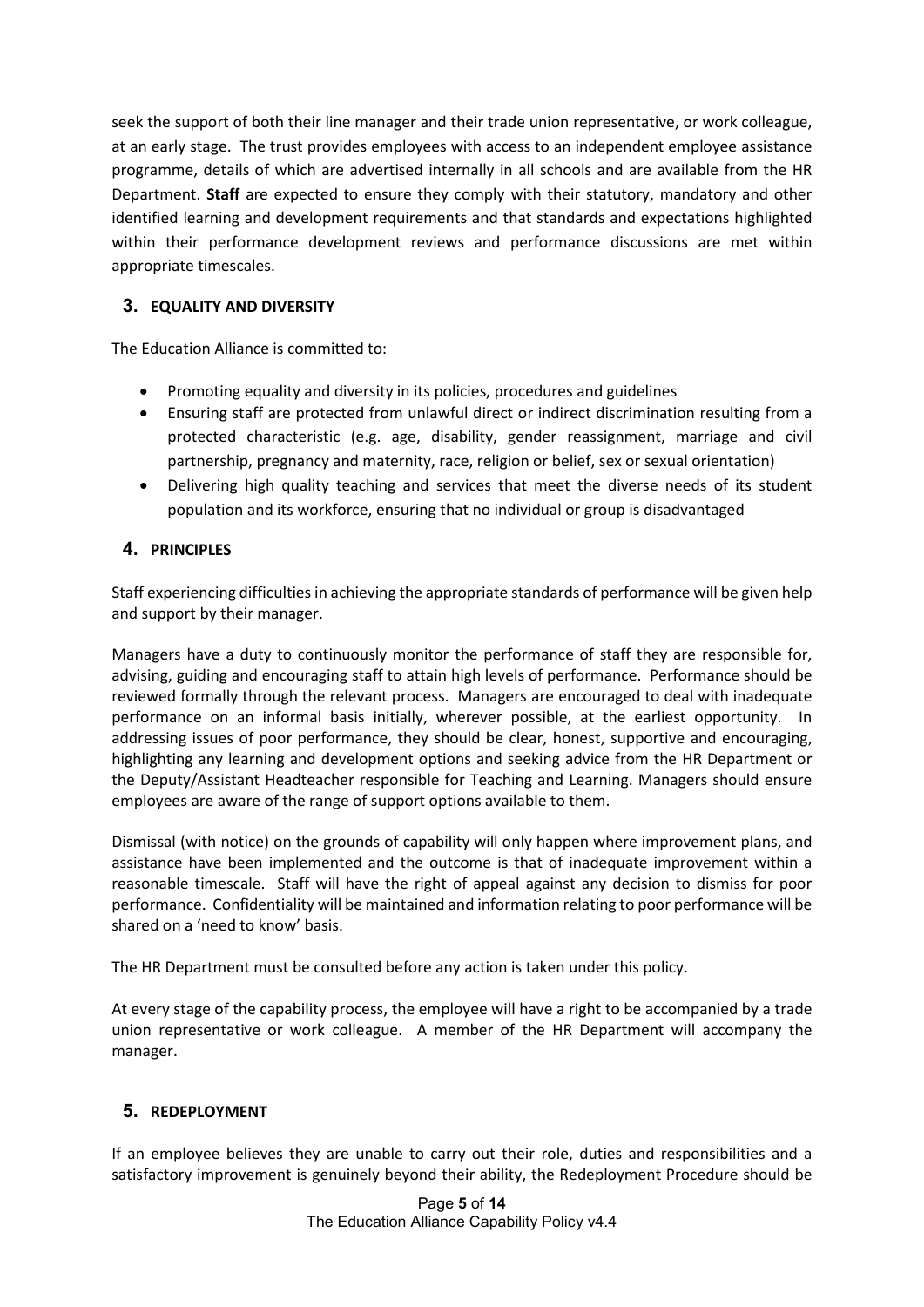initiated to support the employee in preparing for their future in a different type of role, potentially in a different organisation (where suitable alternative employment is not available in the trust). The Redeployment Procedure should run alongside this policy in those circumstances, providing the employee with additional support wherever possible.

# 6. AUTHORITY TO TAKE ACTION

Authority to deal with capability issues is delegated in accordance with Appendix 1. Managers must seek advice from senior leaders who are responsible for teaching and learning when considering the capability of teachers, and the HR Department at all stages of this policy.

#### 7. INFORMAL SUPPORT PLAN REVIEW AND PRE-CAPABILITY MEETING

When an employee's performance at work is giving rise to concern and the support, learning and development offered through the performance development processes has not resulted in the required improvements, a pre-capability meeting will be arranged to determine whether it is appropriate to invoke the formal capability procedure.

Before the pre-capability meeting takes place, any concerns relating to an employee's lack of skill, aptitude or ability must be brought to the attention of the Headteacher, who will meet with HR and undertake a review the evidence. The Headteacher will determine whether it is appropriate to meet with the employee to undertake a pre-capability meeting. Where they have not already done so, employees are encouraged to discuss this with their trade union.

Where it is deemed appropriate, the Headteacher and HR will meet with the employee to undertake a pre-capability meeting. The employee may bring a trade union representative or work colleague with them to the meeting. The purpose of the pre-capability meeting is to allow a two-way, professional and respectful discussion to take place and will cover several issues such as:

- Current and previous performance
- Suitability and impact of support provided to date
- Any mitigation and/or external causes brought to the employer's attention

Employees are encouraged to disclose information that may be affecting their performance, and any sensitive, personal information will be managed discreetly, respectfully and confidentially, on a need to know basis.

As a result of this meeting, several outcomes may be possible such as:

- The formal capability procedure being invoked
- The informal support plan being extended
- The informal support plan being re-designed
- Counselling, support and/or modifications may be offered

If the reason for unsatisfactory performance is identified as being attributed wholly or partly to a potential medical issue, the HR Department will refer the employee to the trust's health provider for further assessment, guidance and support that can be considered when structuring the improvement plan.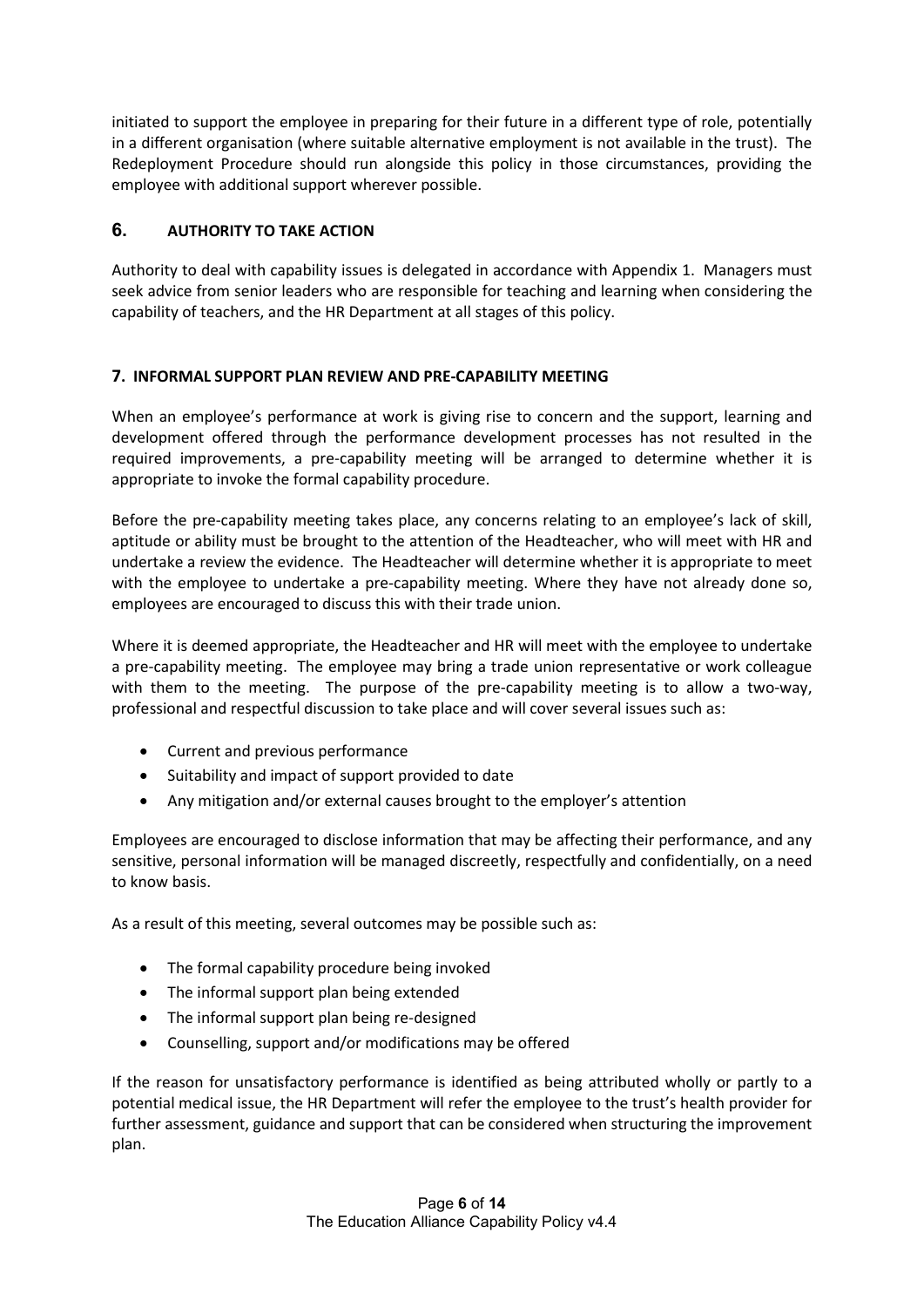#### 8. FORMAL CAPABILITY PROCESS – STAGE ONE

Where it has been deemed necessary, the employee will be asked to attend a first stage capability meeting to discuss concerns regarding their performance. The employee has the right to trade union representation and 10 working days' notice of the meeting will be given in writing. The notification will include details of the unsatisfactory performance, the nature of the proposed discussion and their right to be accompanied at the meeting by a trade union representative or work colleague.

The areas of concern must be discussed in a constructive way. The manager must reiterate their concerns in clear and unambiguous terms, providing recent examples of the areas of poor performance and providing examples of the arrangements put in place to support the employee in striving to improve their performance. The employee must be given the opportunity to share their point of view and to raise matters that may have a bearing on their performance. The meeting should be conducted in a constructive, honest, respectful and supportive atmosphere and employees will be encouraged to share their views, ideas and solutions.

The manager should seek to ensure that the employee understands the gap between their current level of performance and the required standard. The manager should then seek to understand from the employee the reasons for their poor performance and they should encourage and support the employee in considering ways in which their performance may be improved (e.g. further learning or development; mentoring; feedback). The manager should work with the employee in developing a mutually agreed improvement plan wherever possible (which may include options such as further learning and development; mentoring; shadowing; adjustments; increased support/supervision arrangements; increased observations). Appendix 3 is a template that managers can use to capture the key points of discussions, detailing any gaps in performance, actions to improve performance and support the individual, and appropriate timescales. It is a working document and should be reviewed by the manager and employee each week, to ensure progress against the plan and impact of development activities are monitored. This allows for the plan to be changed where required and in reviewing it together, it also allows for professional dialogue to take place regarding changes/improvements in performance, access to and impact of development activities and ensures agreed actions are undertaken. It provides both the manager and employee to acknowledge where improvements are being made. In using and updating the template, it also allows for employees to share information and review this with their trade union representative.

The employee must be informed that they will be supported with the aim of improving their performance to a satisfactory and sustainable level, but that if their performance does not improve to a satisfactory level they may eventually be dismissed. The impact of their poor performance must be shared with them. The outcome of the meeting must be recorded in writing and provided to the employee within 5 working days of the date of the meeting. It must include:

- Clear, concise details of the areas of performance that are deemed as unsatisfactory
- The standards expected and the associated timescales
- Details of the improvement plan (including actions, timescales and monitoring arrangements)
- Consequences if the employee fails to achieve the required standards of performance (e.g. potential dismissal, further training etc.)
- Date and time for a review meeting
- Details of support that will be offered

Appendix 1 details the process and timeframes in a flow-chart. The stage one review meeting would normally take place between 6-9 working weeks after the first formal meeting, although the period may be longer where circumstances determine a longer review period to be acceptable. When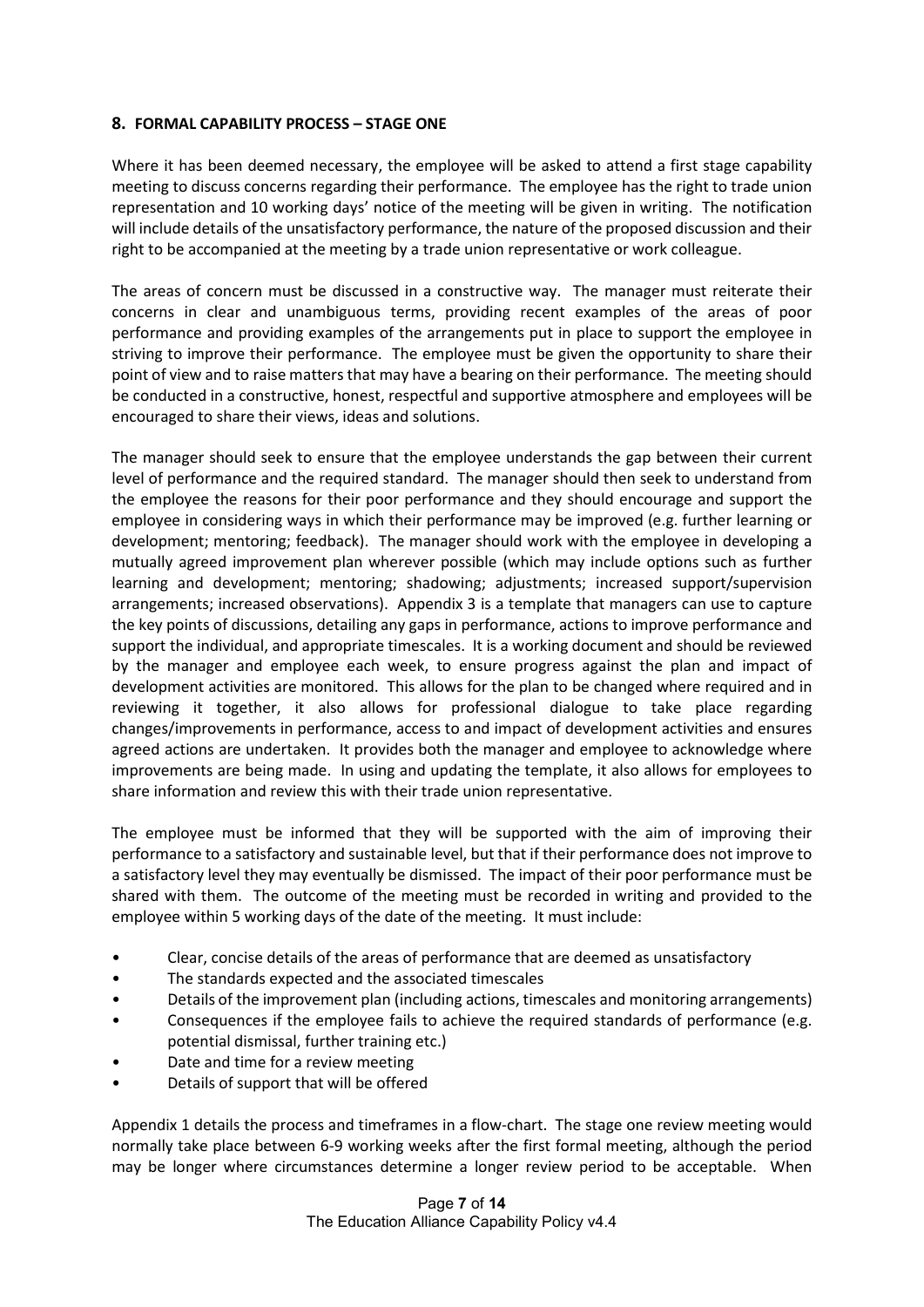considering an appropriate timescale, managers should consider the circumstances of each case and ensure the timescale is reasonable and proportionate, and that it provides sufficient opportunity for improvement to take place. The length of time required will depend on the concerns raised with the employee, the nature of support, training and development required and should allow sufficient time to establish whether performance has improved. The manager chairing the meeting will review the previous meeting's discussion, improvement plan and outcomes. Performance over the review period will be discussed, alongside achievement of the improvement plan and impact (e.g. has progress against the improvement plan resulted in a satisfactory/improved standard of performance). A member of the HR Department should attend the review meeting.

If the employee has achieved their improvement plan and their performance has reached a satisfactory level, they will be advised verbally and in writing that as long as they sustain their improved level of performance, no further action will be taken under this policy and their performance will be managed in the usual way. If there is doubt that they will be able to sustain their improved performance, or the improvement is borderline satisfactory, the improvement plan and review period may be extended for an additional 4-6-week period. The decision and the rationale for the decision will be detailed in a letter that must be sent to the employee within 5 working days of the date of the meeting.

#### 9. STAGE TWO

In the event that there is no/insufficient improvement in their performance following stage one of this process, the employee will be asked to attend a second stage capability meeting. They should contact their trade union representative to arrange a meeting and at least 10 working days' notice of the meeting will be given in writing to the employee. The letter will include details of the unsatisfactory performance, the nature of the proposed discussion and their right to be accompanied at the meeting.

At the meeting, the manager will discuss with the employee the gap between their current standard of performance at work and the required level. The employee will be encouraged to explain why their standard of performance remains at an unsatisfactory level and to consider the support they require to enable them to achieve the required standard.

The original improvement plan will be reviewed and amended, and the employee will be informed of the expectations and the potential consequences of not reaching the required standard of performance within the revised timescale.

A further review period of 6-9 working weeks will be set alongside the revised improvement plan. When considering an appropriate timescale, managers should consider the circumstances of each case and ensure the timescale is reasonable and proportionate, and that it provides sufficient opportunity for improvement to take place. The length of time required will depend on the concerns raised with the employee, the nature of support, training and development required and should allow sufficient time to establish whether performance has improved. A letter will be sent to the employee within five working days of the meeting confirming:

- Clear, concise details of the areas of performance that are deemed as unsatisfactory
- The standards expected
- Details of the improvement plan (including actions, timescales and monitoring arrangements)
- Consequences if the employee fails to achieve the required standards of performance
- Date and time for a review meeting

Page 8 of 14 The Education Alliance Capability Policy v4.4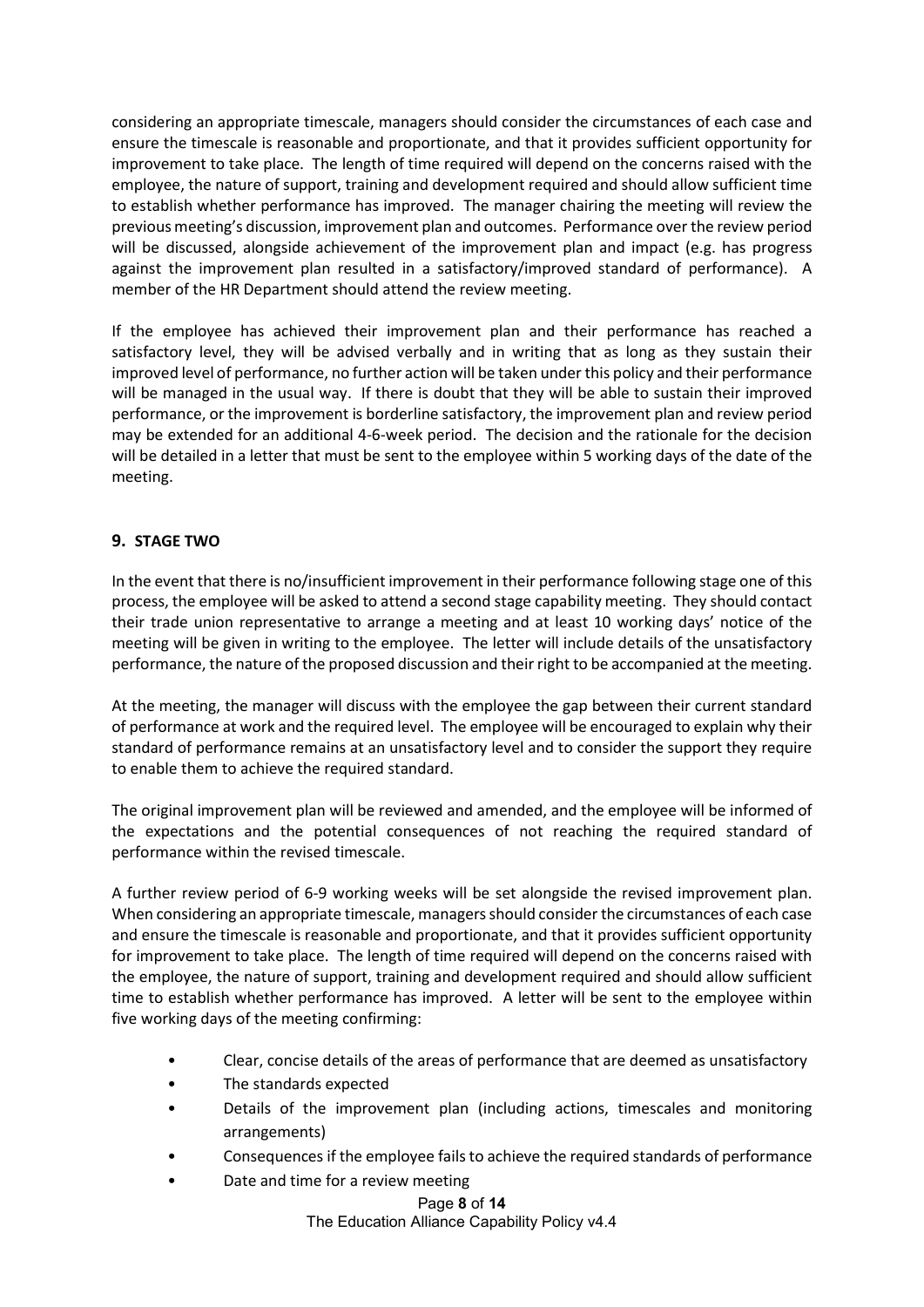• Details of support that will be offered

The review meeting should take place within 6-9 working weeks after the stage two capability meeting. The Chair of the meeting will review the previous meetings discussion, improvement plan and outcomes. Performance over the review period will be discussed, alongside achievement of the improvement plan and impact (e.g. has progress against the improvement plan resulted in a satisfactory/improved standard of performance). A member of the HR Department should attend the review meeting.

If the employee has achieved their improvement plan and their performance has reached a satisfactory level, they will be advised verbally and in writing that as long as they sustain their improved level of performance, no further action will be taken under this policy and their performance will be managed in the usual way. If there is doubt that they will be able to sustain their improved performance, or the improvement is borderline satisfactory, the improvement plan and review period may be extended for an additional 4-week period. The decision and the rationale for the decision will be detailed in a letter that must be sent to the employee within 5 working days of the date of the meeting.

If there is no/insufficient improvement, in their performance the meeting will close and a final capability meeting will be arranged, with the potential for the employee to be dismissed.

#### 10. FINAL CAPABILITY MEETING

Wherever possible, the meeting should be arranged at a mutually convenient date, time and place, providing at least 10 working days' notice. The arrangements must be confirmed in writing with the capability issues clearly stated and the evidence to be presented by the line manager enclosed. The relevant information should be circulated at least 5 working days in advance of the meeting and the employee's response should be submitted at least 1 working day before the meeting.

The line manager will present to the panel the gap between the employee's current standard of performance at work and the required level. The panel will review the action taken under this policy and procedure to date and the implementation and impact of the improvement plan. The employee will be encouraged to explain why their standard of performance remains at an unsatisfactory level and to consider the support they require to enable them to achieve the required standard.

If the panel view the support to date to be unsatisfactory or the level of expectation to be unreasonable, the panel may recommend an extended period of support (between 6-8 working weeks) with a revised improvement plan. When considering an appropriate timescale, managers should consider the circumstances of each case and ensure the timescale is reasonable and proportionate, and that it provides sufficient opportunity for improvement to take place. The length of time required will depend on the concerns raised with the employee, the nature of support, training and development required and should allow sufficient time to establish whether performance has improved. The line manager would monitor the individual's performance and if it did not result in a satisfactory and sustainable improvement, the case may be referred to a final capability meeting.

If the employee's performance is deemed to be unsatisfactory and it is recognised that the additional support and clarity provided both informally and as detailed in improvement plans has been appropriate and yet has failed to result in a sufficient and sustainable improvement, the outcome of the final capability meeting may be dismissal. Dismissal would be on the grounds of capability and this would be confirmed in writing within 5 working days of the meeting. The written confirmation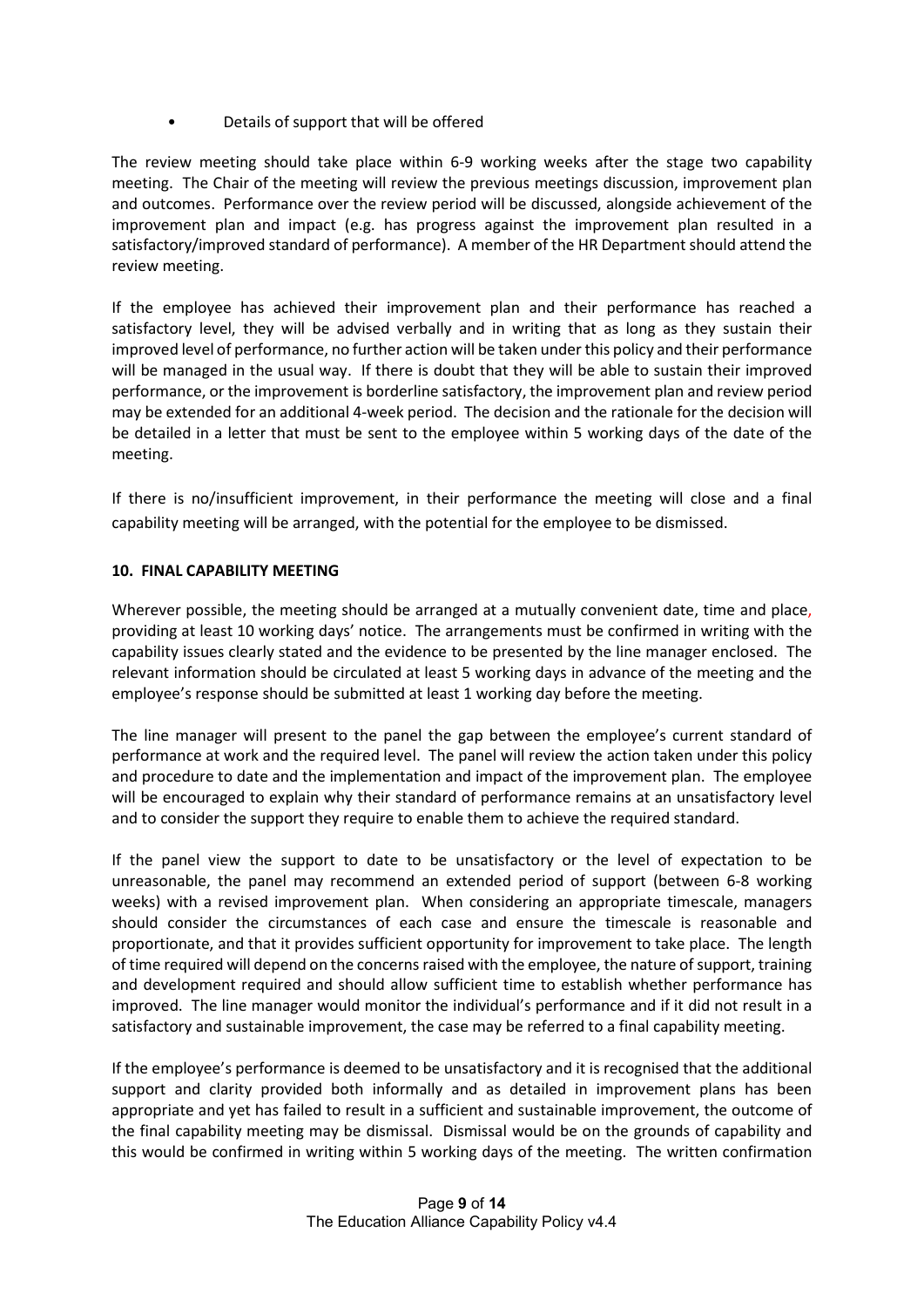would remind the employee of their right of appeal and their right to be accompanied at an appeal hearing. If the employee is dismissed, appropriate payment in lieu of notice will be paid.

#### 11. APPEAL

The employee has the right of appeal against dismissal. Appeals must be made in writing to the Director of HR and Governance within 10 working days of receipt of the letter.

An appeal hearing will be arranged, and the purpose of the hearing will be for an independent panel to review the decision to dismiss and the rationale for the decision, not to re-hear the case. However, the appeals panel will receive copies of the submissions made at the final capability meeting (from both the manager and the individual and/or their representative). It is the decision of the appeal panel whether new information can be introduced at the appeal hearing, and the panel will consider the reasons for the information not being submitted at an earlier stage. The appeal panel will consider the specific factors that the employee expresses have been dealt with unfairly, such as:

- An inconsistent, inappropriate or excessively harsh decision
- Extenuating circumstances
- Bias of the Chair of the final capability meeting
- Unfairness in the conduct of the hearing
- New evidence subsequently becoming known
- Failure to follow the capability process

The above is not an exhaustive list. The outcome of an appeal can be either an upholding of the original decision or a new decision with a lesser sanction. Where an appeal against dismissal fails, the effective date of termination will be the date on which the employee was originally dismissed. The appeal panel decision is final, and the employee will have exhausted internal processes at that point.

#### 12. MONITORING COMPLIANCE WITH AND EFFECTIVENESS OF THE POLICY

The HR Department will monitor effectiveness and compliance of this policy and procedure.

#### 13. REVIEW

This Policy and Procedure will be reviewed within two years of the date of implementation via the trust's JCNC.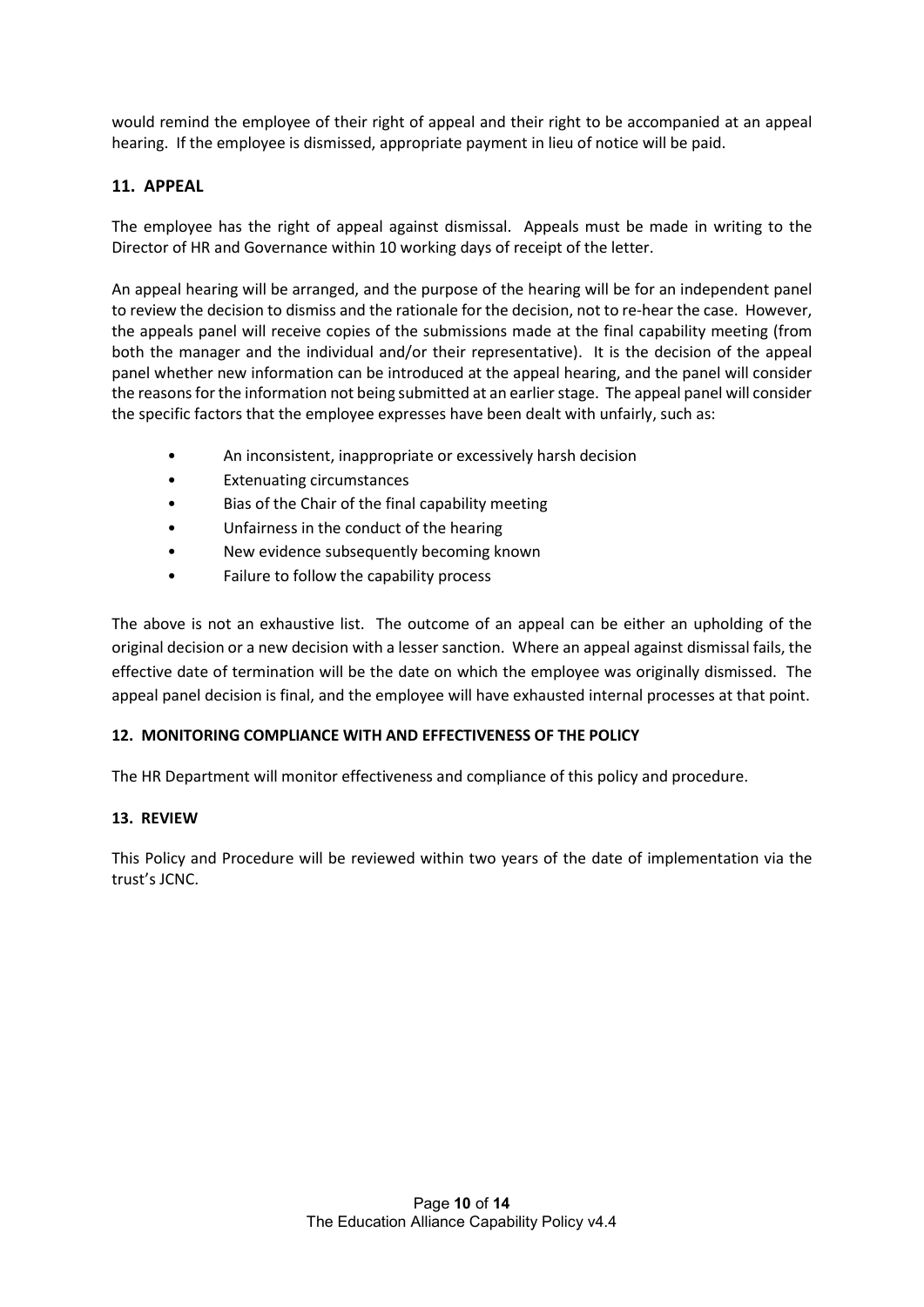# Authority to Take Action

| <b>Action</b>                               | <b>Authority</b>                                                                                          |
|---------------------------------------------|-----------------------------------------------------------------------------------------------------------|
| <b>Stage One Formal Meeting</b>             | Appropriate Manager                                                                                       |
| <b>Stage One Review Meeting</b>             | Appropriate Manager                                                                                       |
| <b>Stage Two Formal Meeting</b>             | Appropriate Manager                                                                                       |
| <b>Stage Two Review Meeting</b>             | If the appropriate manager is not a senior leader, they<br>should attend the meeting with a senior leader |
| Final Capability Meeting / Dismissal/Appeal | As per the Scheme of Delegation                                                                           |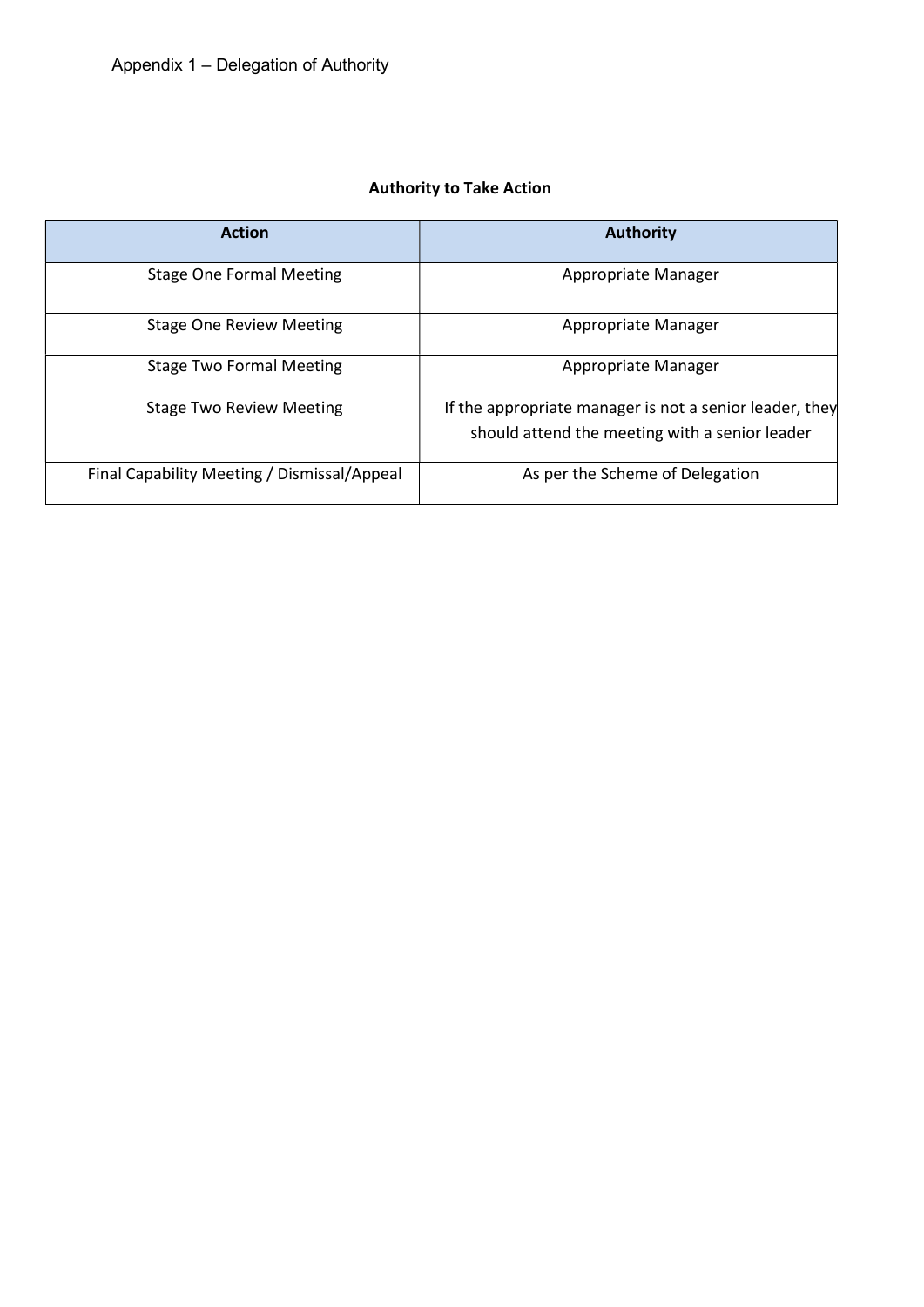#### Appendix 2 – Capability Flowchart

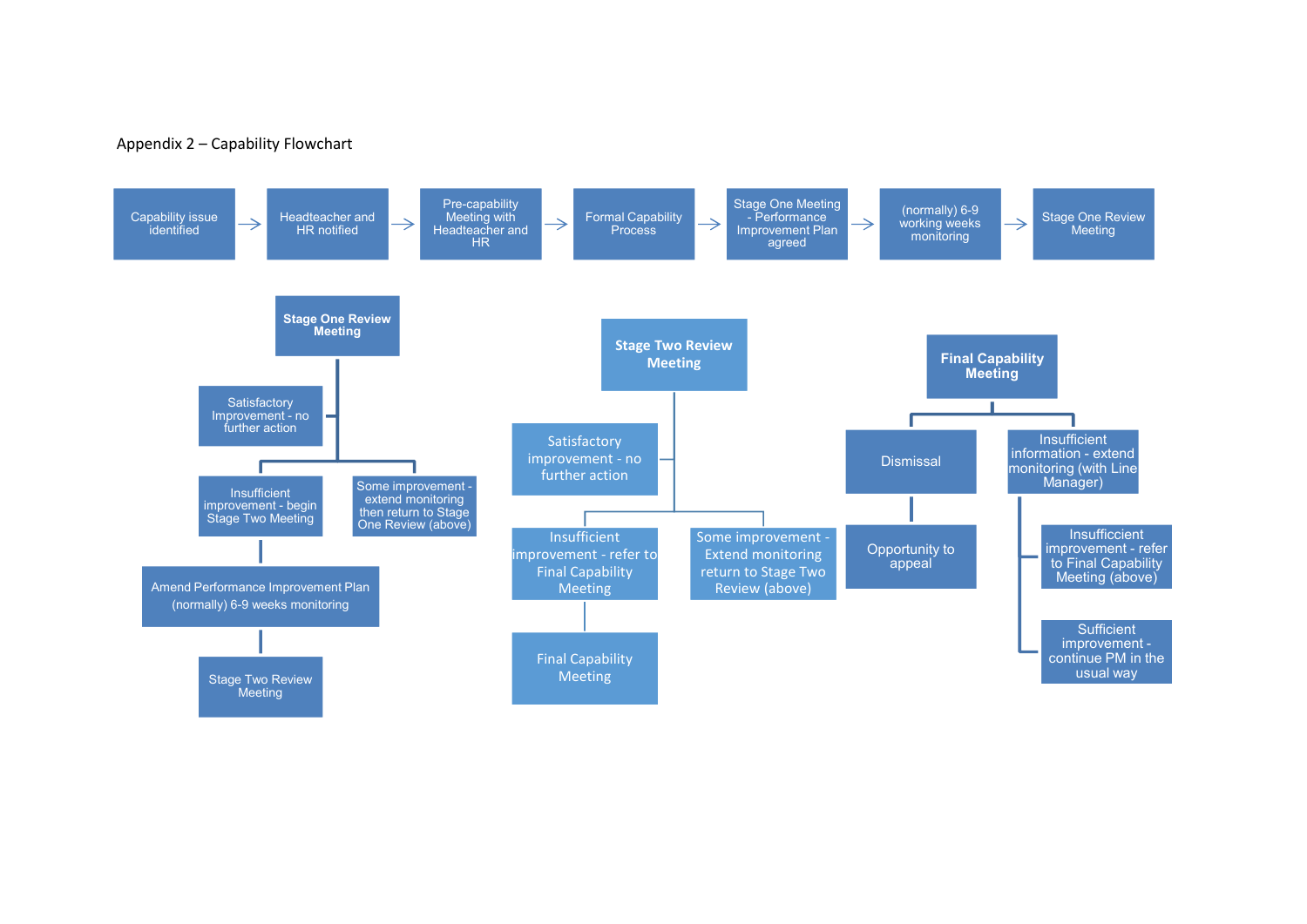Appendix 3 – Template Performance Improvement Plan

Performance Improvement Plan – to be jointly reviewed and updated on a weekly basis by the employee and their manager

Name:

| <b>Expectation</b>        | <b>Areas of concern</b> | <b>Action taken &amp;</b>                        | <b>Expected</b>                   | <b>Timescale &amp;</b> | <b>Support Person</b> |
|---------------------------|-------------------------|--------------------------------------------------|-----------------------------------|------------------------|-----------------------|
|                           | (examples)              | plans for support                                | improvement                       | <b>Deadlines</b>       |                       |
| e.g. High level of        | Relating to skill,      | Actions taken already                            | Detail specifically               | When should actions    |                       |
| <b>Classroom Teaching</b> | aptitude or ability     | through the appraisal /                          | what action and                   | be completed by?       |                       |
| ability                   |                         | performance<br>management process                | <i>improvement is</i><br>expected |                        |                       |
| Well-prepared and         |                         |                                                  |                                   |                        |                       |
| well organised for        |                         | Detail support /                                 |                                   |                        |                       |
| lessons.                  |                         | training / guidance to<br>be put in place during | What does 'good'<br>look like?    |                        |                       |
| High level of ability to  |                         | the monitoring period                            |                                   |                        |                       |
| communicate with          |                         |                                                  |                                   |                        |                       |
| students, colleagues      |                         |                                                  |                                   |                        |                       |
| and parents.              |                         |                                                  |                                   |                        |                       |
|                           |                         |                                                  |                                   |                        |                       |
|                           |                         |                                                  | $\bullet$                         |                        |                       |
|                           |                         |                                                  |                                   |                        |                       |
|                           |                         |                                                  |                                   |                        |                       |
|                           |                         |                                                  |                                   |                        |                       |
|                           |                         |                                                  |                                   |                        |                       |
|                           |                         |                                                  |                                   |                        |                       |
|                           |                         |                                                  |                                   |                        |                       |